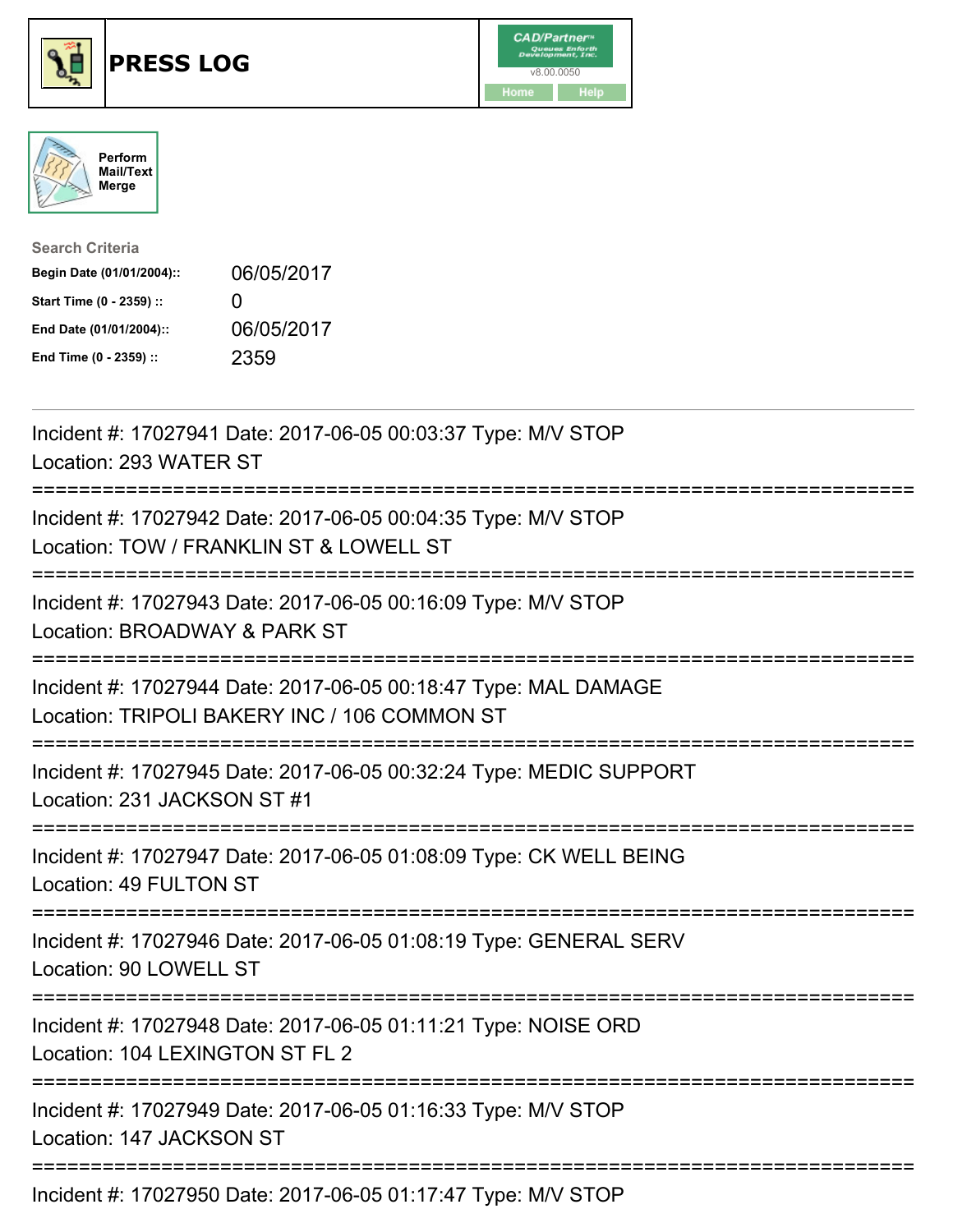| Location: ESSEX ST & JACKSON ST                                                                                                  |
|----------------------------------------------------------------------------------------------------------------------------------|
| Incident #: 17027951 Date: 2017-06-05 01:19:15 Type: M/V STOP<br>Location: COMMON ST & JACKSON ST<br>--------------------------- |
| Incident #: 17027952 Date: 2017-06-05 01:23:39 Type: M/V STOP<br>Location: EMBANKMENT RD & ESSEX ST                              |
| Incident #: 17027953 Date: 2017-06-05 01:25:30 Type: M/V STOP<br>Location: CANAL ST & JACKSON ST                                 |
| Incident #: 17027954 Date: 2017-06-05 01:35:13 Type: M/V STOP<br>Location: FERRY ST & PROSPECT ST                                |
| Incident #: 17027955 Date: 2017-06-05 01:38:04 Type: M/V STOP<br>Location: 100 LEXINGTON ST                                      |
| Incident #: 17027956 Date: 2017-06-05 01:41:40 Type: M/V STOP<br>Location: LASALLE AV & S BROADWAY                               |
| Incident #: 17027957 Date: 2017-06-05 01:42:55 Type: M/V STOP<br>Location: GARDEN ST & NEWBURY ST                                |
| Incident #: 17027958 Date: 2017-06-05 01:46:12 Type: M/V STOP<br>Location: LEBANON ST & WHITE ST                                 |
| Incident #: 17027959 Date: 2017-06-05 01:51:07 Type: M/V STOP<br>Location: HAVERHILL ST & WHITE ST                               |
| Incident #: 17027960 Date: 2017-06-05 01:53:05 Type: M/V STOP<br>Location: AMES ST & LOWELL ST                                   |
| Incident #: 17027961 Date: 2017-06-05 01:54:37 Type: M/V STOP<br>Location: ESSEX ST & JACKSON ST                                 |
| Incident #: 17027962 Date: 2017-06-05 01:56:53 Type: M/V STOP<br>Location: JACKSON CT & JACKSON ST                               |
| Incident #: 17027963 Date: 2017-06-05 02:00:25 Type: M/V STOP<br>Location: HAMPSHIRE ST & MYRTLE ST                              |
| Incident #: 17027964 Date: 2017-06-05 02:01:52 Type: NOISE ORD                                                                   |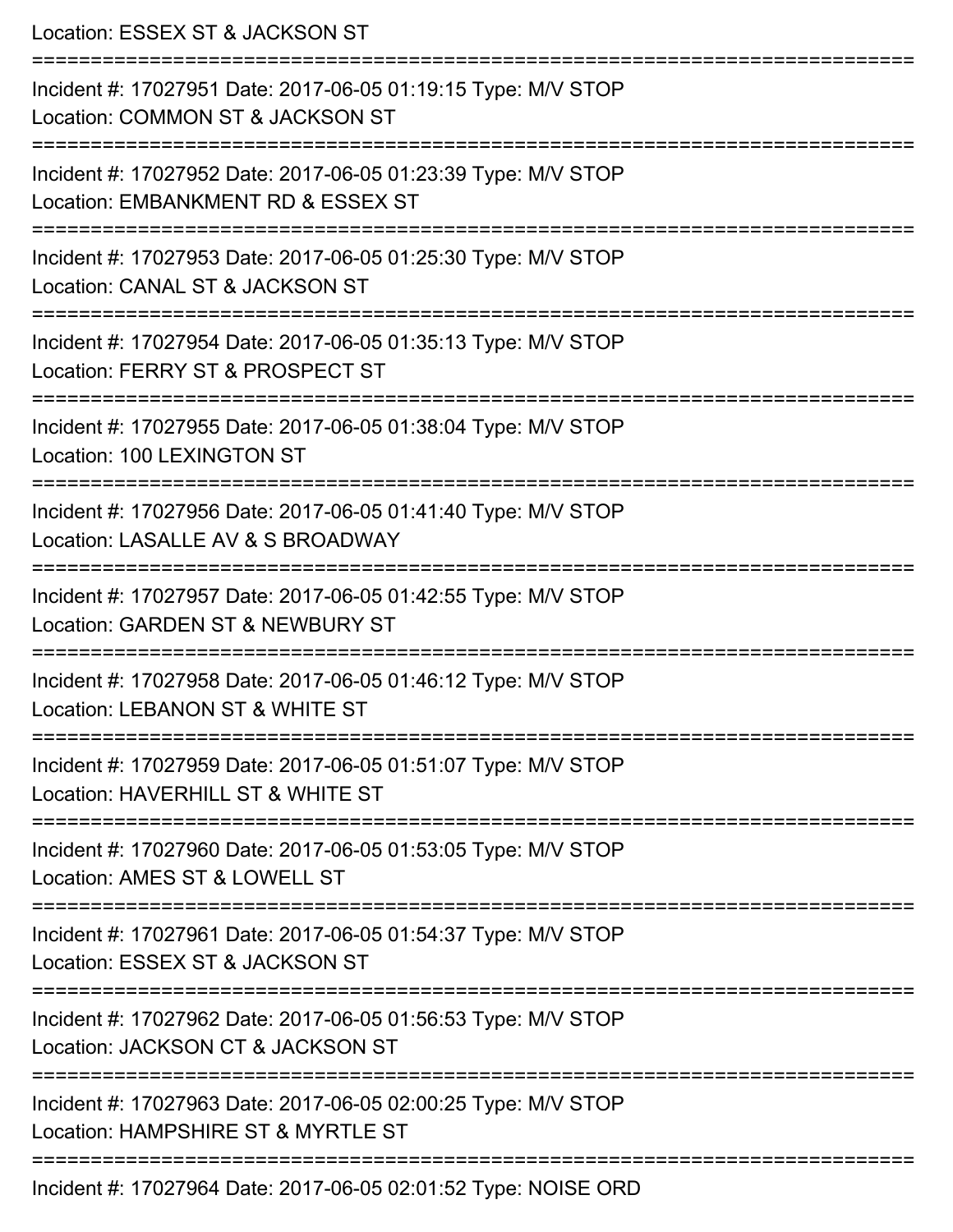| Incident #: 17027965 Date: 2017-06-05 02:03:15 Type: M/V STOP<br>Location: HAVERHILL ST & LAWRENCE ST |
|-------------------------------------------------------------------------------------------------------|
| Incident #: 17027966 Date: 2017-06-05 02:07:14 Type: LOUD NOISE<br>Location: ESSEX ST & WINTER ST     |
| Incident #: 17027967 Date: 2017-06-05 02:21:08 Type: A&B D/W PAST<br>Location: 21 BROOKFIELD ST       |
| Incident #: 17027968 Date: 2017-06-05 02:36:43 Type: MEDIC SUPPORT<br>Location: 310 JACKSON ST FL 1   |
| Incident #: 17027969 Date: 2017-06-05 03:17:30 Type: M/V STOP<br>Location: BOWDOIN ST & CLIFTON ST    |
| Incident #: 17027970 Date: 2017-06-05 03:38:26 Type: M/V STOP<br>Location: EMMETT ST & KINGSTON ST    |
| Incident #: 17027971 Date: 2017-06-05 03:48:16 Type: M/V STOP<br>Location: ANDOVER ST & GLENN ST      |
| Incident #: 17027972 Date: 2017-06-05 03:48:50 Type: UNWANTEDGUEST<br>Location: 169 HAVERHILL ST      |
| Incident #: 17027973 Date: 2017-06-05 03:50:35 Type: M/V STOP<br>Location: LOWELL ST & WARREN ST      |
| Incident #: 17027974 Date: 2017-06-05 04:16:00 Type: M/V STOP<br>Location: CANAL ST & MARSTON ST      |
| Incident #: 17027975 Date: 2017-06-05 05:15:19 Type: B&E/MV/PAST<br>Location: 550 BROADWAY            |
| Incident #: 17027976 Date: 2017-06-05 05:30:28 Type: MV/BLOCKING<br>Location: 34 WOODLAND ST          |
| Incident #: 17027977 Date: 2017-06-05 05:48:38 Type: MV/BLOCKING<br>Location: 29 DRACUT ST            |
| Incident #: 17027978 Date: 2017-06-05 06:05:22 Type: MAN DOWN                                         |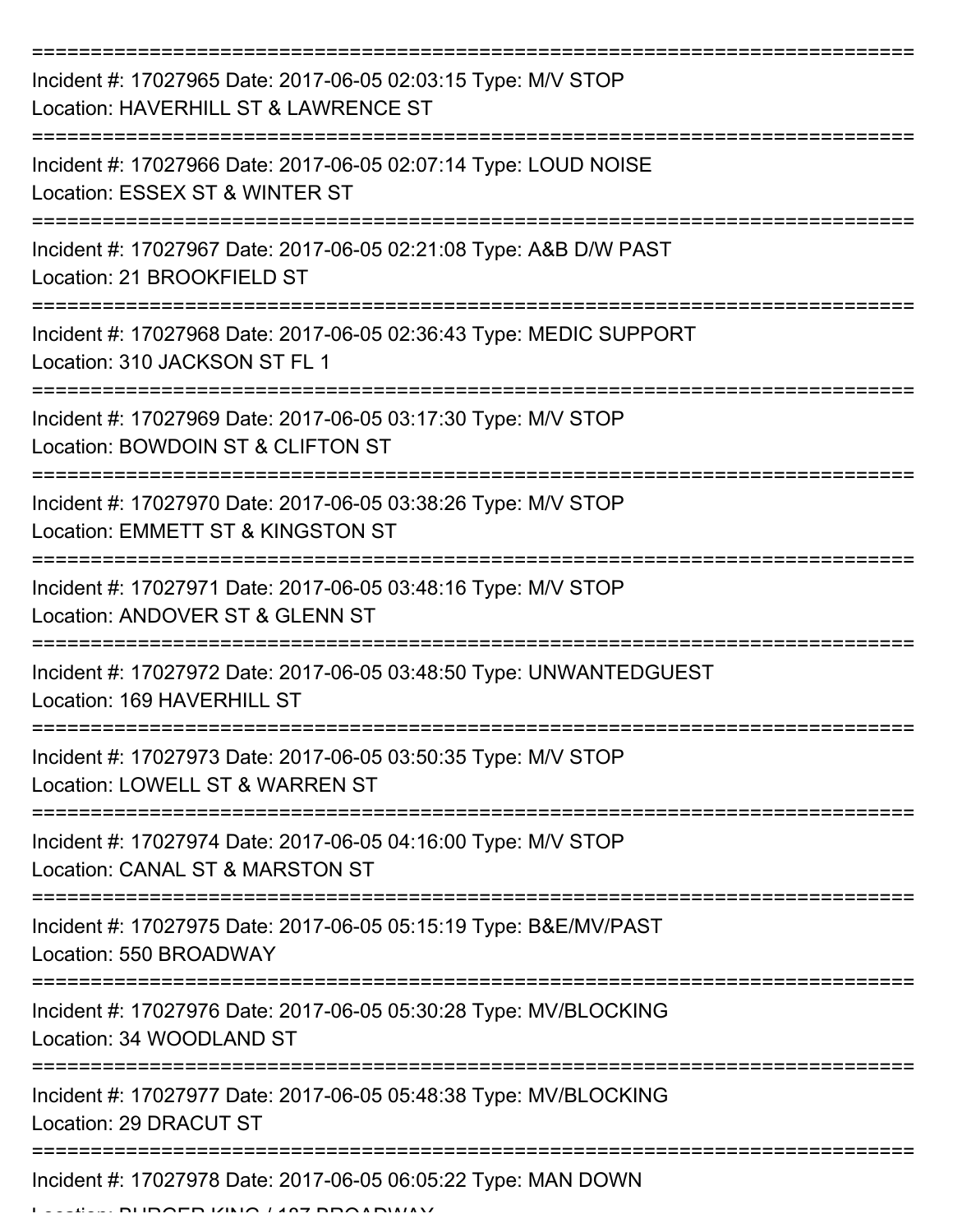| Incident #: 17027979 Date: 2017-06-05 06:28:09 Type: M/V STOP<br>Location: HAVERHILL ST & UNION ST            |
|---------------------------------------------------------------------------------------------------------------|
| Incident #: 17027980 Date: 2017-06-05 06:45:42 Type: M/V STOP<br><b>Location: FALLS BRIDGE</b>                |
| Incident #: 17027981 Date: 2017-06-05 06:48:26 Type: KEEP PEACE<br>Location: 102 WALNUT ST FL 1               |
| Incident #: 17027982 Date: 2017-06-05 07:00:06 Type: M/V STOP<br>Location: 45 BROADWAY                        |
| Incident #: 17027983 Date: 2017-06-05 07:02:12 Type: THREATS<br>Location: 5 KENT ST                           |
| Incident #: 17027984 Date: 2017-06-05 07:02:29 Type: PARK & WALK<br>Location: 205 BROADWAY                    |
| Incident #: 17027985 Date: 2017-06-05 07:11:22 Type: UNWANTEDGUEST<br>Location: 57 OREGON AV                  |
| Incident #: 17027986 Date: 2017-06-05 07:13:45 Type: VIO CITY ORD<br>Location: IMMIGRATION OFFICE / 2 MILL ST |
| Incident #: 17027987 Date: 2017-06-05 07:33:15 Type: ALARMS<br>Location: MT VERNON LIQUORS / 421 S BROADWAY   |
| Incident #: 17027988 Date: 2017-06-05 07:38:01 Type: ALARMS<br>Location: BEACON COURTS OFFICE / 71 DUCKETT AV |
| Incident #: 17027989 Date: 2017-06-05 07:57:58 Type: M/V STOP<br>Location: HAMPSHIRE ST & LOWELL ST           |
| Incident #: 17027990 Date: 2017-06-05 08:12:45 Type: AUTO ACC/NO PI<br>Location: FRONT ST & S BROADWAY        |
| Incident #: 17027991 Date: 2017-06-05 08:23:37 Type: DISTURBANCE<br>Location: 222 HIGH ST                     |
| Incident #: 17027992 Date: 2017-06-05 08:31:50 Type: ASSSIT OTHER PD                                          |

Location: 125 BENNINGTON ST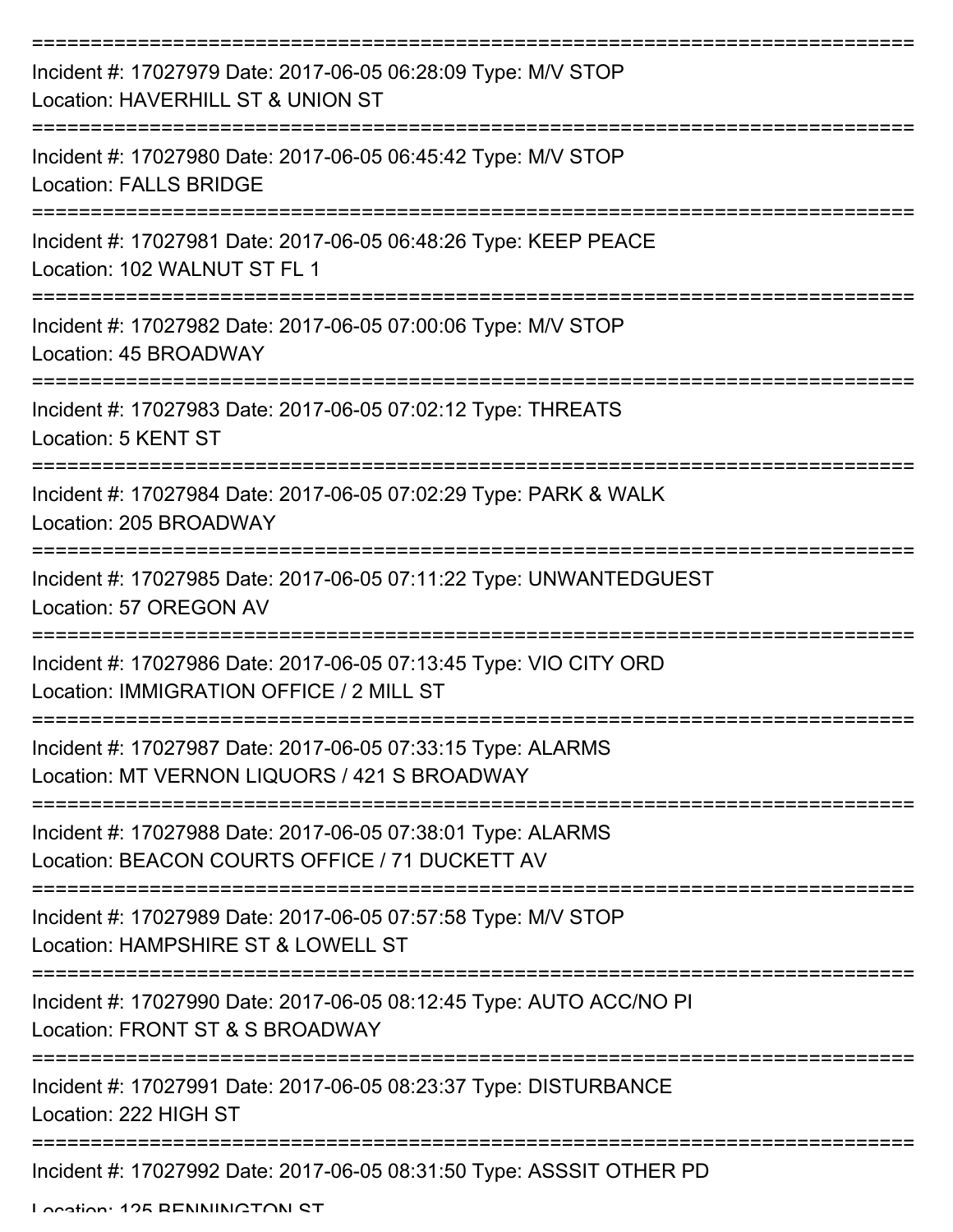| Incident #: 17027993 Date: 2017-06-05 08:43:30 Type: DISTURBANCE<br>Location: S UNION ST & SPRINGFIELD ST      |
|----------------------------------------------------------------------------------------------------------------|
| Incident #: 17027994 Date: 2017-06-05 08:47:12 Type: INVESTIGATION<br>Location: 98 FARNHAM ST                  |
| Incident #: 17027995 Date: 2017-06-05 09:16:20 Type: ALARM/BURG<br>Location: 463 RIVERSIDE DR                  |
| Incident #: 17027996 Date: 2017-06-05 09:25:28 Type: PARK & WALK<br>Location: BRADFORD ST & BROADWAY           |
| Incident #: 17027997 Date: 2017-06-05 09:26:22 Type: DISTURBANCE<br>Location: 14 CEDAR ST                      |
| Incident #: 17027999 Date: 2017-06-05 09:35:08 Type: CK WELL BEING<br>Location: MARY IMMACULATE / 191 MAPLE ST |
| Incident #: 17027998 Date: 2017-06-05 09:36:20 Type: INVESTIGATION<br><b>Location: 31 FAIRMONT ST</b>          |
| Incident #: 17028000 Date: 2017-06-05 09:40:13 Type: M/V STOP<br>Location: BRADFORD ST & BROADWAY              |
| Incident #: 17028001 Date: 2017-06-05 09:43:42 Type: INVEST CONT<br>Location: FROST SCHOOL / 33 HAMLET ST      |
| Incident #: 17028002 Date: 2017-06-05 09:45:25 Type: 209A/SERVE<br><b>Location: 4 FLORENCE ST</b>              |
| Incident #: 17028003 Date: 2017-06-05 09:46:46 Type: MV/BLOCKING<br>Location: 15 UNION ST                      |
| Incident #: 17028004 Date: 2017-06-05 09:53:20 Type: NOTIFICATION<br>Location: 1 TREMONT ST #8                 |
| Incident #: 17028005 Date: 2017-06-05 09:57:42 Type: PARK & WALK<br>Location: S UNION ST & SALEM ST            |
| Incident #: 17028006 Date: 2017-06-05 10:00:31 Type: TOW OF M/V                                                |

Location: 7 LYNN ST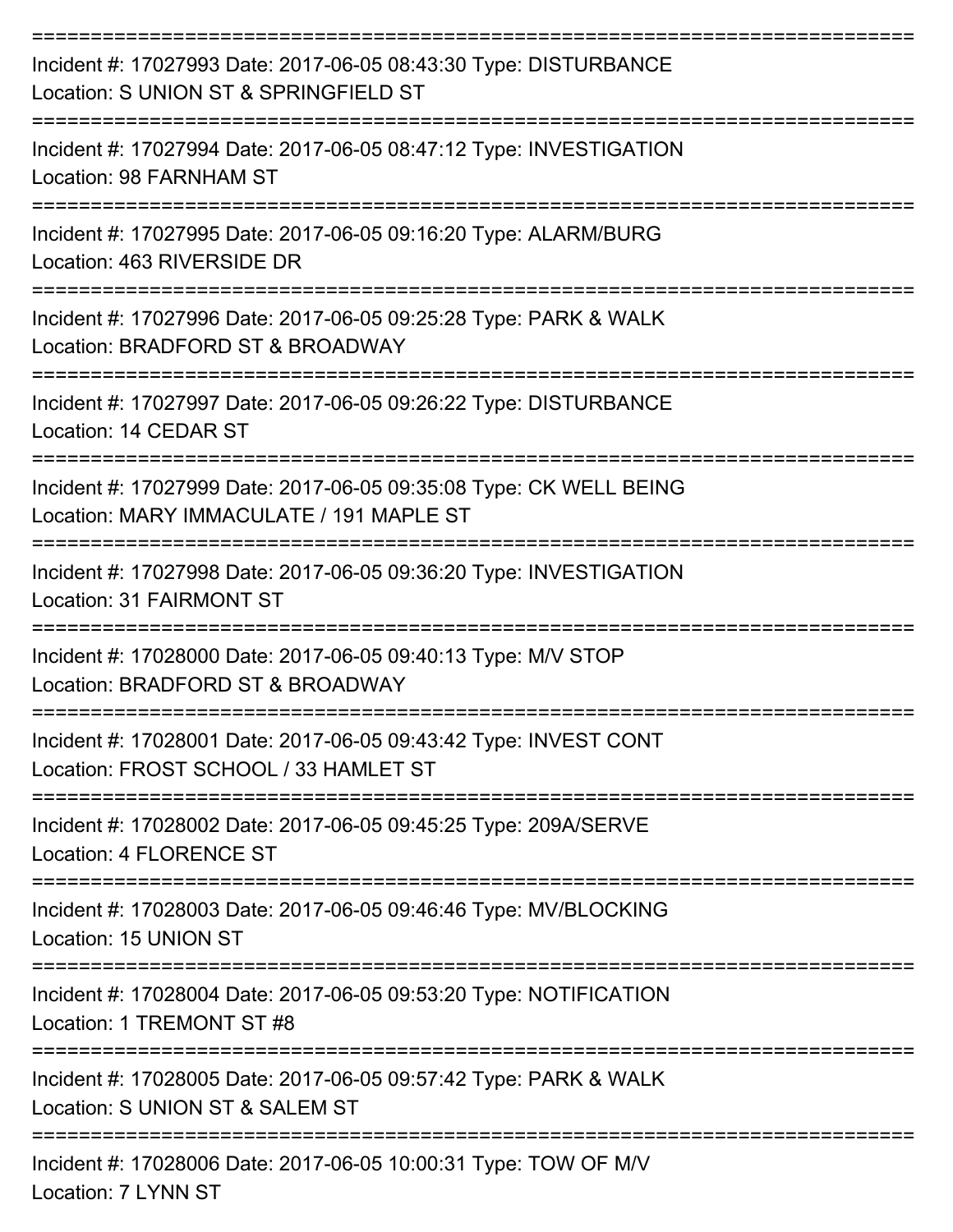| Incident #: 17028007 Date: 2017-06-05 10:11:59 Type: GENERAL SERV<br>Location: 57 ERVING AV                                                                                |
|----------------------------------------------------------------------------------------------------------------------------------------------------------------------------|
| ===================================<br>Incident #: 17028008 Date: 2017-06-05 10:21:58 Type: AUTO ACC/PI<br>Location: 226 WINTHROP AV                                       |
| Incident #: 17028009 Date: 2017-06-05 10:25:30 Type: PARK & WALK<br>Location: BRADFORD ST & BROADWAY                                                                       |
| :=====================<br>Incident #: 17028010 Date: 2017-06-05 10:27:55 Type: EXTRA SURVEIL<br>Location: 274 E HAVERHILL ST<br>:======================<br>--------------- |
| Incident #: 17028011 Date: 2017-06-05 10:33:14 Type: UNWANTEDGUEST<br>Location: 363 BROADWAY                                                                               |
| Incident #: 17028012 Date: 2017-06-05 10:35:19 Type: M/V STOP<br><b>Location: CENTRAL BRIDGE</b>                                                                           |
| :====================================<br>Incident #: 17028013 Date: 2017-06-05 10:40:07 Type: ABAND MV<br>Location: TOW / 300 CANAL ST                                     |
| Incident #: 17028014 Date: 2017-06-05 10:54:54 Type: DISTURBANCE<br>Location: 599 BROADWAY                                                                                 |
| Incident #: 17028015 Date: 2017-06-05 11:00:01 Type: PARK & WALK<br>Location: BRADFORD ST & BROADWAY                                                                       |
| Incident #: 17028016 Date: 2017-06-05 11:00:34 Type: PARK & WALK<br>Location: S UNION ST & SALEM ST                                                                        |
| Incident #: 17028017 Date: 2017-06-05 11:02:19 Type: TOW OF M/V<br>Location: HOBSON ST & PEARL ST                                                                          |
| Incident #: 17028019 Date: 2017-06-05 11:07:49 Type: LIC PLATE STO<br>Location: 649 ESSEX ST #BLDG 8 FL APT 8                                                              |
| Incident #: 17028018 Date: 2017-06-05 11:11:05 Type: SUS PERS/MV<br>Location: 299 BROADWAY                                                                                 |
| Incident #: 17028021 Date: 2017-06-05 11:12:13 Type: AUTO ACC/NO PI<br>Location: LAFAYETTE AV & MARQUETTE                                                                  |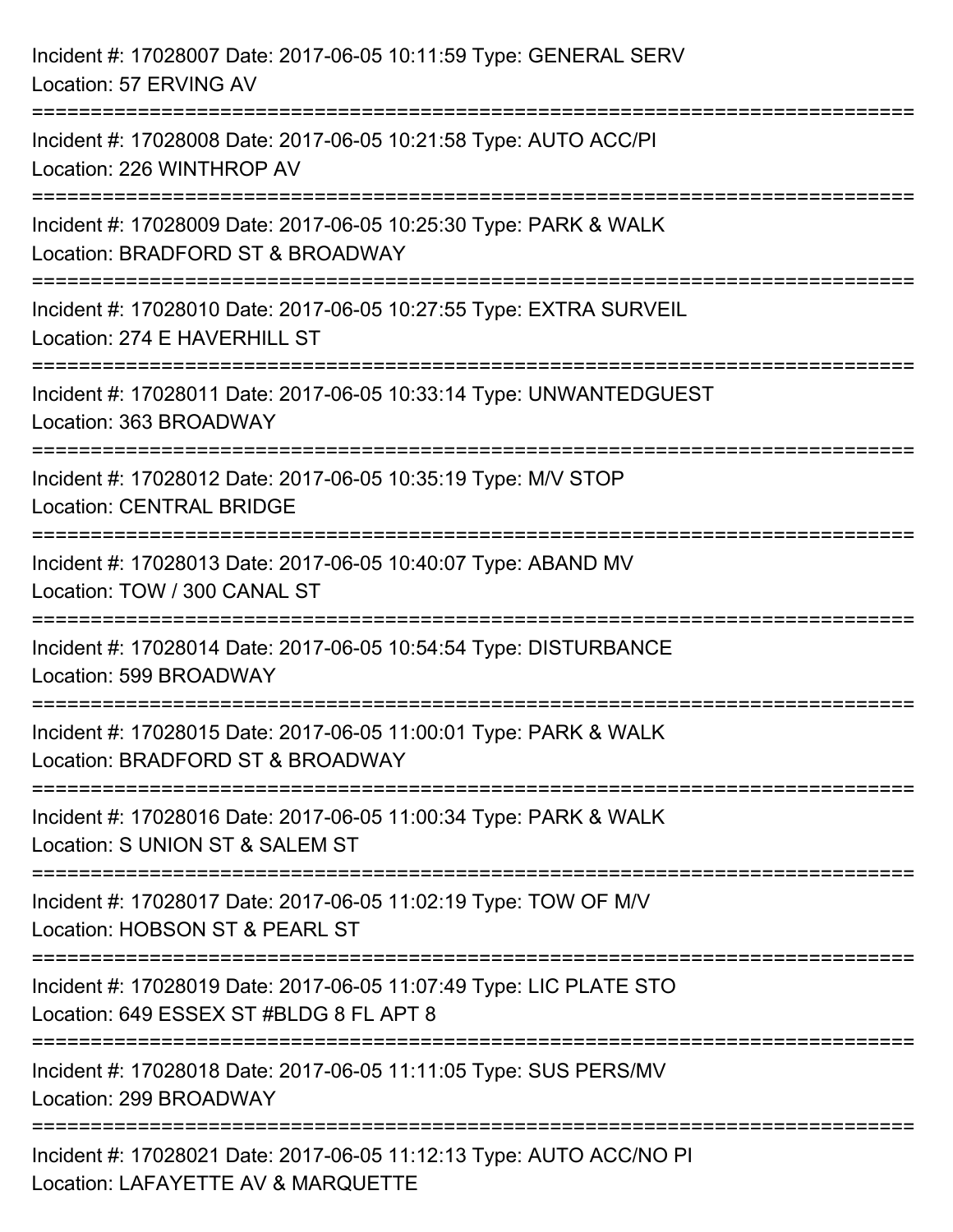| Incident #: 17028020 Date: 2017-06-05 11:12:46 Type: AUTO ACC/PI<br>Location: HANCOCK ST & MELROSE TER<br>:====================                                 |
|-----------------------------------------------------------------------------------------------------------------------------------------------------------------|
| Incident #: 17028022 Date: 2017-06-05 11:16:10 Type: NOTIFICATION<br>Location: 77 S UNION ST                                                                    |
| Incident #: 17028023 Date: 2017-06-05 11:33:34 Type: TOW OF M/V<br>Location: 38 CEDAR ST                                                                        |
| Incident #: 17028024 Date: 2017-06-05 11:38:01 Type: M/V STOP<br>Location: DARTMOUTH ST & HAVERHILL ST                                                          |
| Incident #: 17028025 Date: 2017-06-05 11:39:42 Type: 911 HANG UP<br>Location: GREATER LAWRENCE FAM.HLTH.CTR. / 34 HAVERHILL ST<br>----------------------------- |
| Incident #: 17028026 Date: 2017-06-05 11:41:17 Type: TOW OF M/V<br>Location: 229 ANDOVER ST                                                                     |
| Incident #: 17028027 Date: 2017-06-05 11:41:53 Type: CK WELL BEING<br>Location: 530 BROADWAY                                                                    |
| Incident #: 17028028 Date: 2017-06-05 11:42:32 Type: WOMAN DOWN<br>Location: LAWTONS HOT DOGS / 606 CANAL ST                                                    |
| Incident #: 17028029 Date: 2017-06-05 11:55:09 Type: AUTO ACC/NO PI<br>Location: 18 WASHINGTON ST                                                               |
| Incident #: 17028032 Date: 2017-06-05 12:02:48 Type: INVEST CONT<br>Location: 11 N PARISH RD                                                                    |
| ==============================<br>Incident #: 17028030 Date: 2017-06-05 12:05:36 Type: MAN DOWN<br>Location: S BROADWAY & SHATTUCK ST                           |
| Incident #: 17028031 Date: 2017-06-05 12:08:03 Type: EXTRA SURVEIL<br>Location: FERRY ST & SUMNER AV                                                            |
| Incident #: 17028033 Date: 2017-06-05 12:09:45 Type: AUTO ACC/NO PI<br>Location: 264 PROSPECT ST                                                                |
| Incident #: 17028035 Date: 2017-06-05 12:23:51 Type: MISSING PERS<br>Location: 2 APPLETON ST                                                                    |

===========================================================================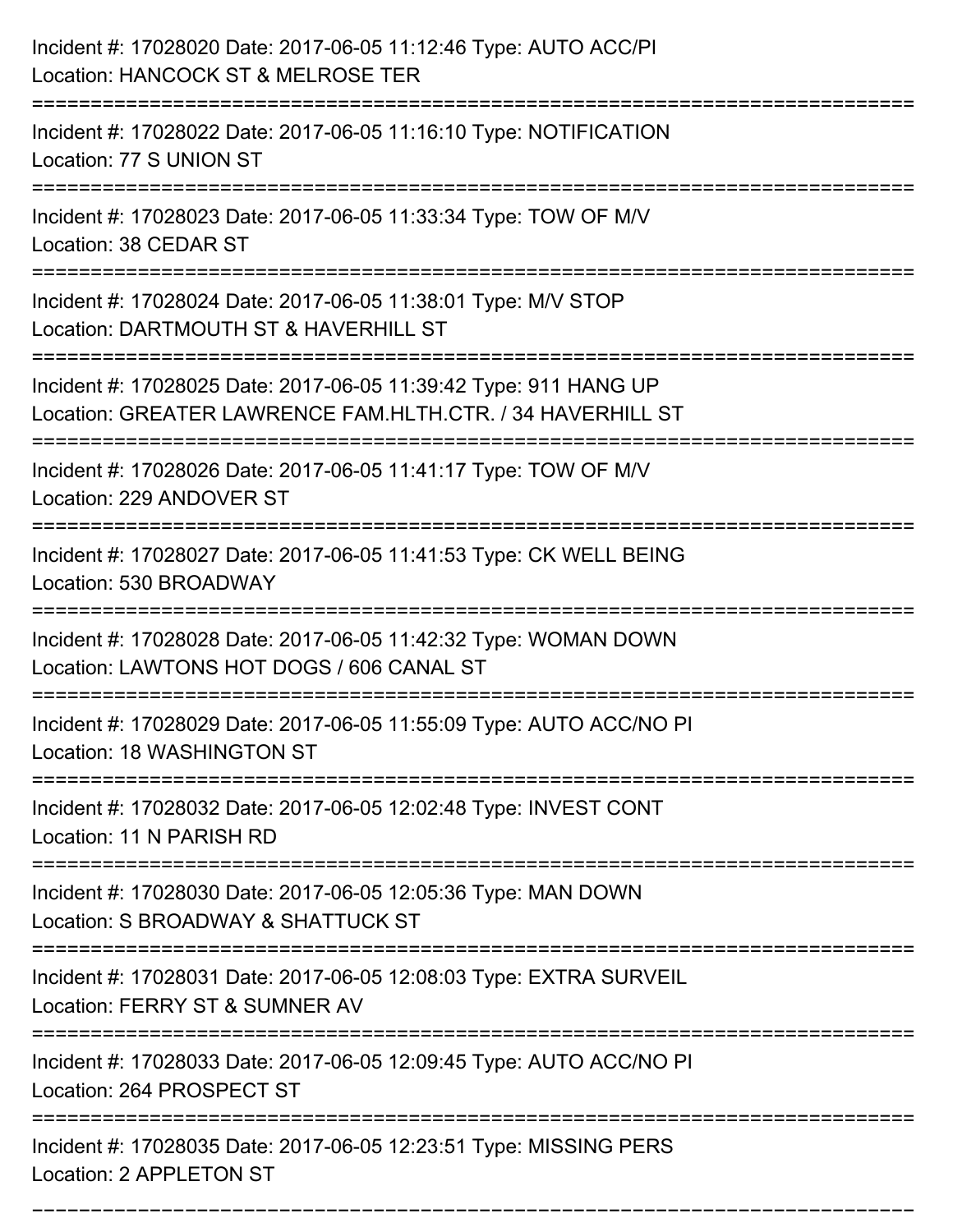| Incident #: 17028034 Date: 2017-06-05 12:24:48 Type: MEDIC SUPPORT<br>Location: 65 THORNDIKE ST                                         |
|-----------------------------------------------------------------------------------------------------------------------------------------|
| Incident #: 17028036 Date: 2017-06-05 12:34:27 Type: M/V STOP<br>Location: MARKET ST & PARKER ST                                        |
| Incident #: 17028038 Date: 2017-06-05 12:41:19 Type: A&B PAST<br>Location: 368 BROADWAY                                                 |
| Incident #: 17028037 Date: 2017-06-05 12:41:21 Type: M/V STOP<br>Location: MARKET ST & PARKER ST                                        |
| Incident #: 17028040 Date: 2017-06-05 12:44:46 Type: MV/BLOCKING<br>Location: COMMON ST & NEWBURY ST<br>=============================== |
| Incident #: 17028039 Date: 2017-06-05 12:47:32 Type: M/V STOP<br>Location: MERRIMACK ST & PARKER ST<br>:=====================           |
| Incident #: 17028041 Date: 2017-06-05 12:50:57 Type: M/V STOP<br>Location: 49 MERRIMACK ST                                              |
| Incident #: 17028043 Date: 2017-06-05 12:55:23 Type: HIT & RUN M/V<br>Location: 700 ESSEX ST                                            |
| Incident #: 17028042 Date: 2017-06-05 12:55:58 Type: MAN DOWN<br>Location: 49 BLANCHARD ST                                              |
| Incident #: 17028044 Date: 2017-06-05 13:02:59 Type: EXTRA SURVEIL<br>Location: 272 E HAVERHILL ST                                      |
| Incident #: 17028046 Date: 2017-06-05 13:03:50 Type: LIC PLATE STO<br>Location: 12 BROADWAY AV                                          |
| Incident #: 17028045 Date: 2017-06-05 13:08:45 Type: M/V STOP<br>Location: 96 E HAVERHILL ST                                            |
| Incident #: 17028047 Date: 2017-06-05 13:27:30 Type: FIGHT<br>Location: 249 FARNHAM ST FL 2                                             |
| Incident #: 17028048 Date: 2017-06-05 13:29:54 Type: COURT DOC SERVE<br>Location: 19 BENNINGTON ST                                      |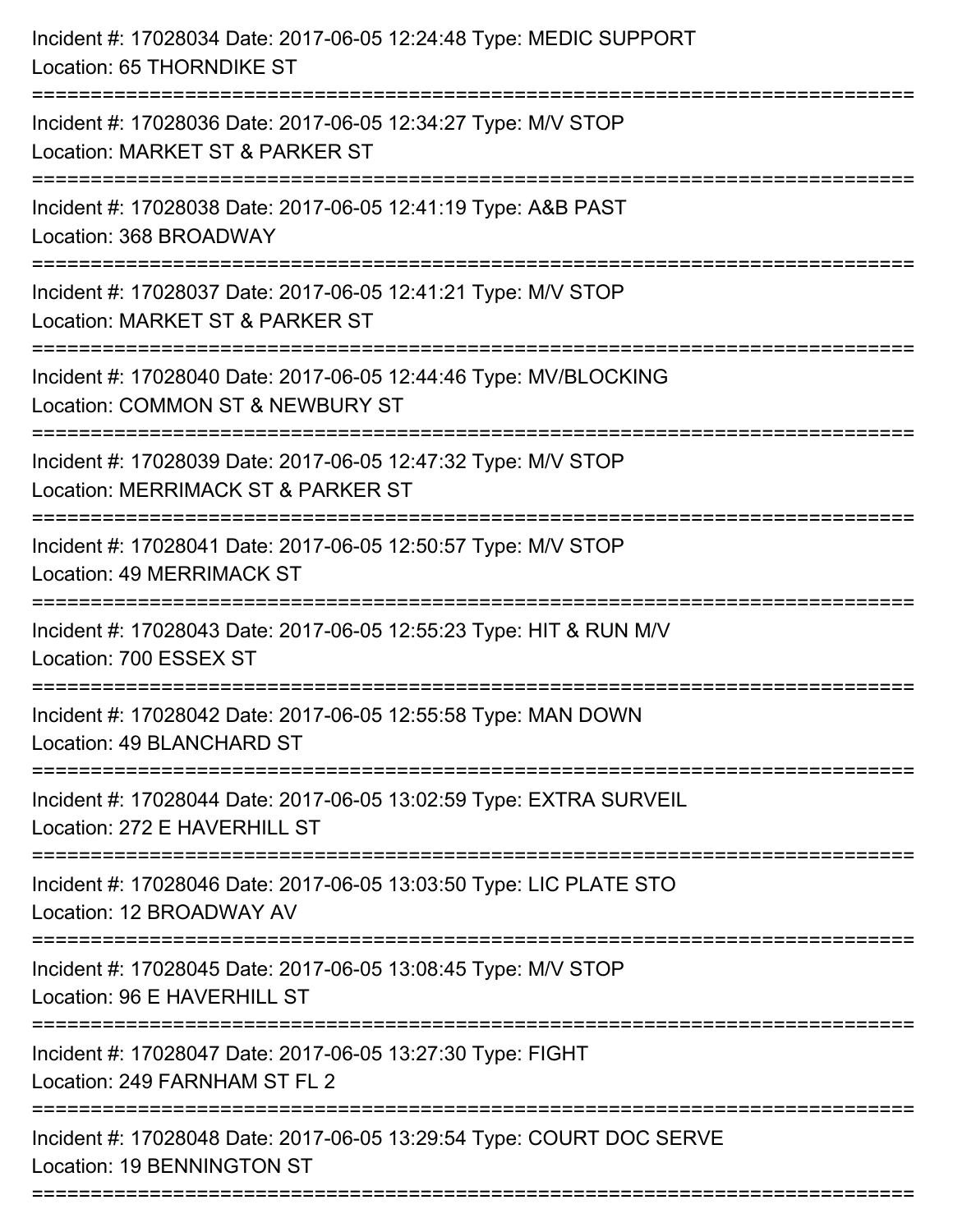Location: 32 SARATOGA ST =========================================================================== Incident #: 17028050 Date: 2017-06-05 13:39:58 Type: COURT DOC SERVE

Location: 11 SARATOGA ST

===========================================================================

Incident #: 17028051 Date: 2017-06-05 13:45:53 Type: DISTURBANCE Location: 22 WILMOT ST

===========================================================================

Incident #: 17028052 Date: 2017-06-05 13:56:20 Type: UNWANTEDGUEST Location: 169 HAVERHILL ST

===========================================================================

Incident #: 17028053 Date: 2017-06-05 13:57:02 Type: 209A/SERVE Location: 80 BAILEY ST

===========================================================================

Incident #: 17028054 Date: 2017-06-05 13:59:41 Type: M/V STOP Location: LAWRENCE ST & OAK ST

===========================================================================

Incident #: 17028055 Date: 2017-06-05 13:59:46 Type: SUICIDE ATTEMPT Location: LOAN USA / 92 BROADWAY

===========================================================================

Incident #: 17028056 Date: 2017-06-05 14:07:02 Type: TOW OF M/V Location: TOW / 191 MAPLE ST

===========================================================================

Incident #: 17028057 Date: 2017-06-05 14:07:02 Type: MAL DAMAGE Location: 86 S BROADWAY

===========================================================================

Incident #: 17028058 Date: 2017-06-05 14:07:10 Type: SUS PERS/MV Location: S UNION ST & SPRINGFIELD ST

===========================================================================

Incident #: 17028062 Date: 2017-06-05 14:10:40 Type: B&E/MV/PAST Location: 67 SAUNDERS ST

===========================================================================

Incident #: 17028059 Date: 2017-06-05 14:11:35 Type: M/V STOP

Location: S BROADWAY & SHATTUCK ST

===========================================================================

Incident #: 17028060 Date: 2017-06-05 14:13:25 Type: GENERAL SERV

Location: COMMON ST

===========================================================================

===========================================================================

Incident #: 17028061 Date: 2017-06-05 14:15:28 Type: INVEST CONT Location: RIVER RD

Incident #: 17028063 Date: 2017 06 05 14:38:30 Type: SEARCHWARRANT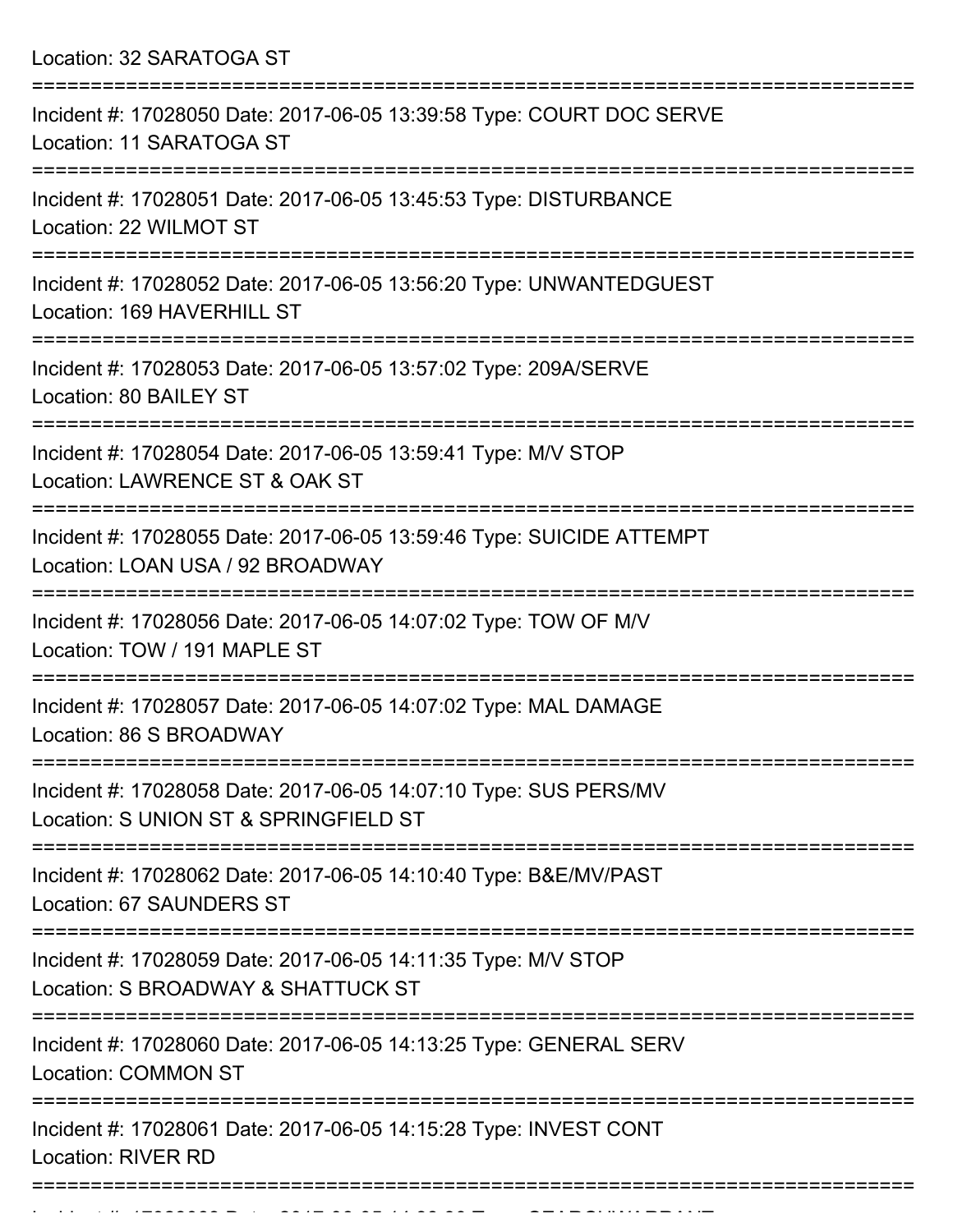| Location: SHEEHAN'S TOWING SERVICE / 27 LAWRENCE ST                                                               |
|-------------------------------------------------------------------------------------------------------------------|
| Incident #: 17028064 Date: 2017-06-05 14:41:51 Type: A&B PAST<br>Location: 90 ALDER ST FL 1                       |
| Incident #: 17028065 Date: 2017-06-05 15:02:52 Type: INVEST CONT<br>Location: COMMON ST & LAWRENCE ST             |
| Incident #: 17028066 Date: 2017-06-05 15:09:18 Type: HIT & RUN M/V<br>Location: 31 PLATT ST                       |
| Incident #: 17028067 Date: 2017-06-05 15:10:10 Type: DRUG VIO<br>Location: KENNETH ST & S BROADWAY                |
| Incident #: 17028068 Date: 2017-06-05 15:28:24 Type: UNATENEDCHILD<br>Location: TEDESCHI / EXETER ST & S UNION ST |
| Incident #: 17028069 Date: 2017-06-05 15:43:02 Type: AUTO ACC/PED<br>Location: 10 STATE ST                        |
| Incident #: 17028070 Date: 2017-06-05 15:47:26 Type: AUTO ACC/NO PI<br>Location: CENTRE ST & SPRUCE ST            |
| Incident #: 17028073 Date: 2017-06-05 15:50:12 Type: LOST PROPERTY<br>Location: MYRTLE ST                         |
| Incident #: 17028071 Date: 2017-06-05 15:50:23 Type: CK WELL BEING<br>Location: 370 MERRIMACK ST #13              |
| Incident #: 17028072 Date: 2017-06-05 15:56:54 Type: INVEST CONT<br><b>Location: 4 FLORENCE ST</b>                |
| Incident #: 17028074 Date: 2017-06-05 16:00:12 Type: DISTURBANCE<br>Location: 110 FARNHAM ST FL 2                 |
| Incident #: 17028075 Date: 2017-06-05 16:14:54 Type: 911 HANG UP<br>Location: 6 BELMONT ST                        |
| Incident #: 17028076 Date: 2017-06-05 16:23:53 Type: AUTO ACC/NO PI<br>Location: 146 PROSPECT ST                  |
|                                                                                                                   |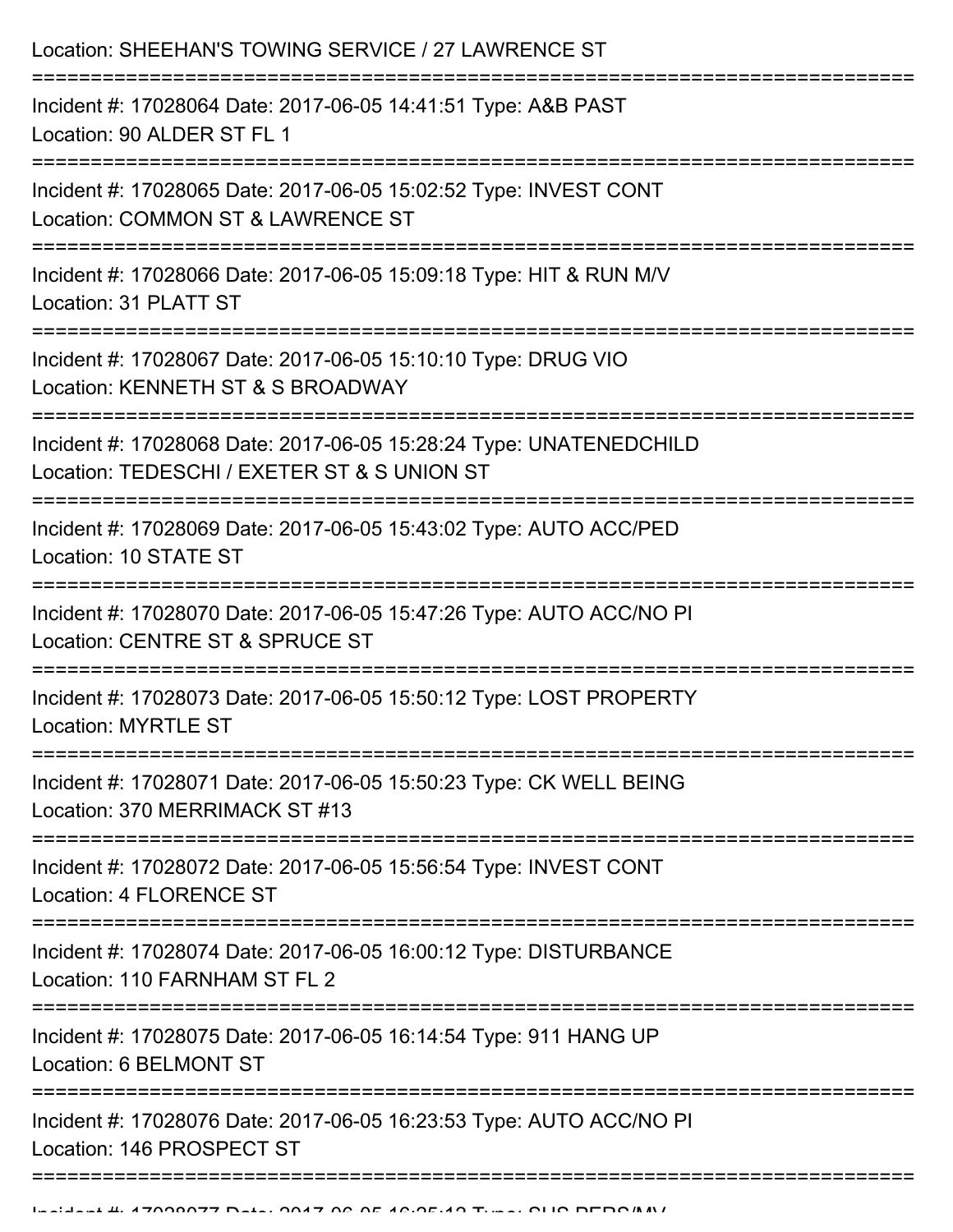Location: 77 S UNION ST =========================================================================== Incident #: 17028078 Date: 2017-06-05 16:28:30 Type: AUTO ACC/PED Location: 15 UNION ST =========================================================================== Incident #: 17028079 Date: 2017-06-05 16:36:57 Type: CK WELL BEING Location: 19 TEWKSBURY ST =========================================================================== Incident #: 17028080 Date: 2017-06-05 17:01:26 Type: AUTO ACC/NO PI Location: HAWLEY ST & S BROADWAY =========================================================================== Incident #: 17028081 Date: 2017-06-05 17:12:56 Type: FIGHT Location: 515 BROADWAY =========================================================================== Incident #: 17028082 Date: 2017-06-05 17:19:52 Type: AUTO ACC/NO PI Location: COMMONWEALTH DR & MARSTON ST =========================================================================== Incident #: 17028083 Date: 2017-06-05 17:20:55 Type: AUTO ACC/NO PI Location: 170 COMMON ST =========================================================================== Incident #: 17028084 Date: 2017-06-05 17:29:48 Type: 911 HANG UP Location: 72 WOODLAND ST FL 3 =========================================================================== Incident #: 17028086 Date: 2017-06-05 17:37:12 Type: 209A/SERVE Location: 21 JORDAN ST =========================================================================== Incident #: 17028085 Date: 2017-06-05 17:38:22 Type: FIRE Location: 205 FARNHAM ST FL 3 =========================================================================== Incident #: 17028087 Date: 2017-06-05 17:41:23 Type: ALARM/BURG Location: LAWRENCE FAMILY DEVELOPMENT / 355 HAVERHILL ST =========================================================================== Incident #: 17028088 Date: 2017-06-05 17:54:08 Type: ALARM/BURG Location: LAWRENCE PUBLIC LIBRARY / 51 LAWRENCE ST =========================================================================== Incident #: 17028089 Date: 2017-06-05 18:03:42 Type: DRUG VIO Location: 77 S UNION ST =========================================================================== Incident #: 17028090 Date: 2017-06-05 18:32:00 Type: SUS PERS/MV Location: MARKET ST & S UNION ST ===========================================================================

Incident #: 17028091 Date: 2017-06-05 18:40:17 Type: CIVIL PROB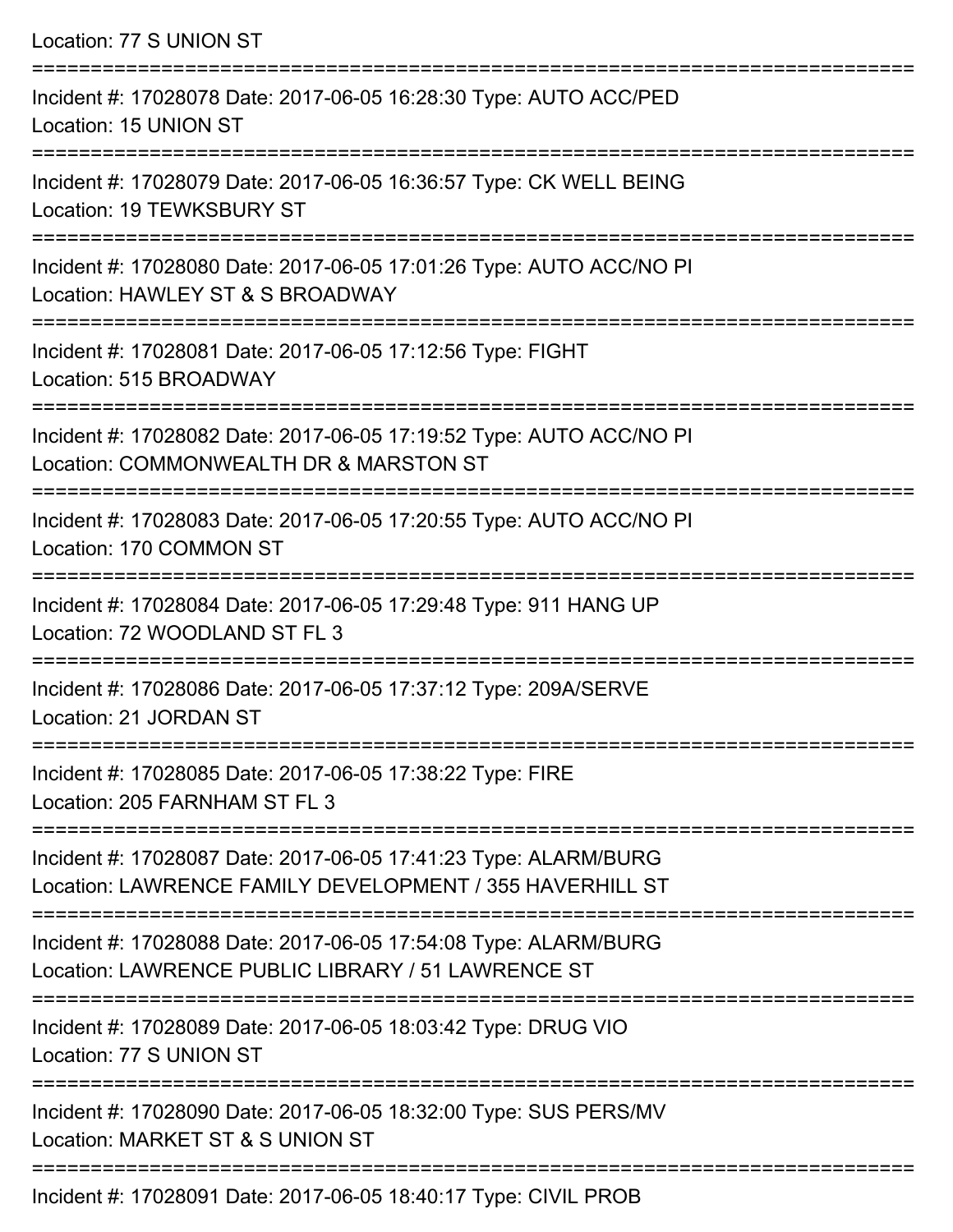| Incident #: 17028092 Date: 2017-06-05 18:43:46 Type: DISTURBANCE<br><b>Location: 1 CAULKINS CT</b>                      |
|-------------------------------------------------------------------------------------------------------------------------|
| Incident #: 17028093 Date: 2017-06-05 18:56:23 Type: SHOTS FIRED<br>Location: 109 MARGIN ST #RIGHT FL 1                 |
| Incident #: 17028094 Date: 2017-06-05 19:41:20 Type: M/V STOP<br>Location: 126 SPRUCE ST                                |
| Incident #: 17028095 Date: 2017-06-05 19:51:06 Type: SUS PERS/MV<br>Location: EXETER ST & WINTHROP AV                   |
| Incident #: 17028096 Date: 2017-06-05 20:00:28 Type: ALARM/BURG<br>Location: 70 STATE ST                                |
| Incident #: 17028097 Date: 2017-06-05 20:04:28 Type: RECOV/STOL/MV<br>Location: RIVERSIDE HOUSE OF PIZZA / 8 S BROADWAY |
| Incident #: 17028098 Date: 2017-06-05 20:11:22 Type: SUS PERS/MV<br>Location: 127 SPRINGFIELD ST                        |
| Incident #: 17028099 Date: 2017-06-05 20:15:25 Type: DRUG VIO<br>Location: LORING ST & SHAWSHEEN RD<br>---------------- |
| Incident #: 17028100 Date: 2017-06-05 20:36:06 Type: DK (DRUNK)<br>Location: 621 COMMON ST                              |
| Incident #: 17028101 Date: 2017-06-05 20:40:55 Type: M/V STOP<br>Location: AMESBURY ST & ESSEX ST                       |
| Incident #: 17028102 Date: 2017-06-05 20:42:07 Type: M/V STOP<br>Location: ESSEX ST & FRANKLIN ST                       |
| Incident #: 17028103 Date: 2017-06-05 20:42:28 Type: KEEP PEACE<br>Location: 454 RIVERSIDE DR                           |
| Incident #: 17028104 Date: 2017-06-05 20:46:52 Type: ALARM/BURG<br>Location: DUNKIN DONUTS / 123 LAWRENCE ST            |
| Incident #: 17028105 Date: 2017-06-05 20:58:51 Type: M/V STOP                                                           |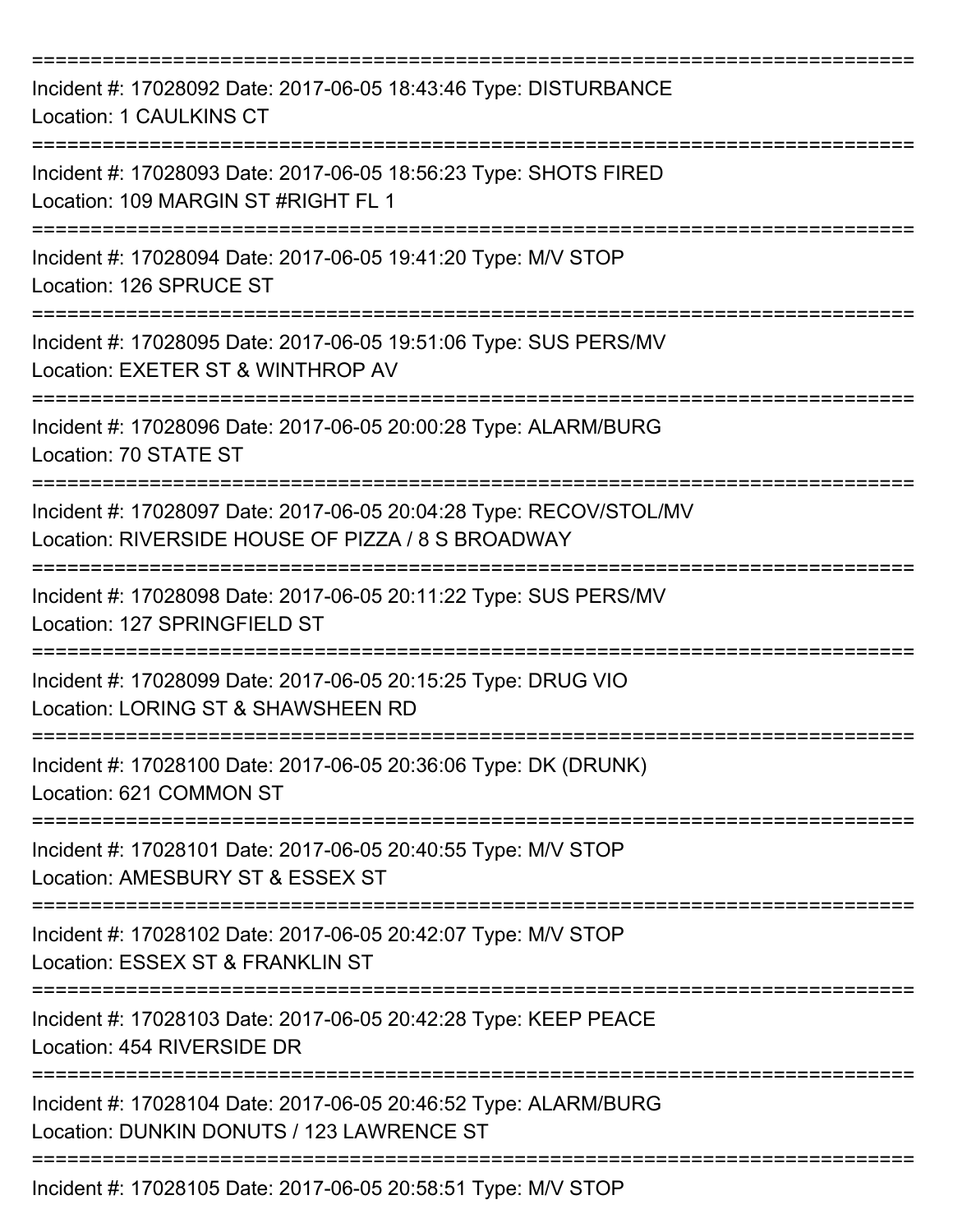| Incident #: 17028106 Date: 2017-06-05 21:01:10 Type: M/V STOP<br>Location: ANDOVER ST & S BROADWAY    |
|-------------------------------------------------------------------------------------------------------|
| Incident #: 17028107 Date: 2017-06-05 21:14:59 Type: GENERAL SERV<br>Location: BRADFORD ST            |
| Incident #: 17028108 Date: 2017-06-05 21:21:29 Type: INVESTIGATION<br>Location: 90 LOWELL ST          |
| Incident #: 17028109 Date: 2017-06-05 21:32:16 Type: M/V STOP<br>Location: AMESBURY ST & COMMON ST    |
| Incident #: 17028110 Date: 2017-06-05 21:33:45 Type: M/V STOP<br>Location: FARLEY ST & S BROADWAY     |
| Incident #: 17028111 Date: 2017-06-05 21:40:06 Type: HIT & RUN M/V<br>Location: AVON ST & BELMONT ST  |
| Incident #: 17028112 Date: 2017-06-05 21:40:22 Type: M/V STOP<br>Location: HAMPSHIRE ST & TREMONT ST  |
| Incident #: 17028113 Date: 2017-06-05 21:41:16 Type: M/V STOP<br>Location: CONCORD ST & HAMPSHIRE ST  |
| Incident #: 17028114 Date: 2017-06-05 21:41:38 Type: M/V STOP<br>Location: 70 MEDFORD ST              |
| Incident #: 17028115 Date: 2017-06-05 21:42:13 Type: DOMESTIC/PROG<br><b>Location: 9 KATHERINE ST</b> |
| Incident #: 17028116 Date: 2017-06-05 22:01:31 Type: M/V STOP<br>Location: 389 BROADWAY               |
| Incident #: 17028117 Date: 2017-06-05 22:29:05 Type: M/V STOP<br>Location: ESSEX ST & MILL ST         |
| Incident #: 17028118 Date: 2017-06-05 22:33:47 Type: M/V STOP<br>Location: 473 ESSEX ST               |
| Incident #: 17028119 Date: 2017-06-05 22:34:48 Type: INVESTIGATION                                    |